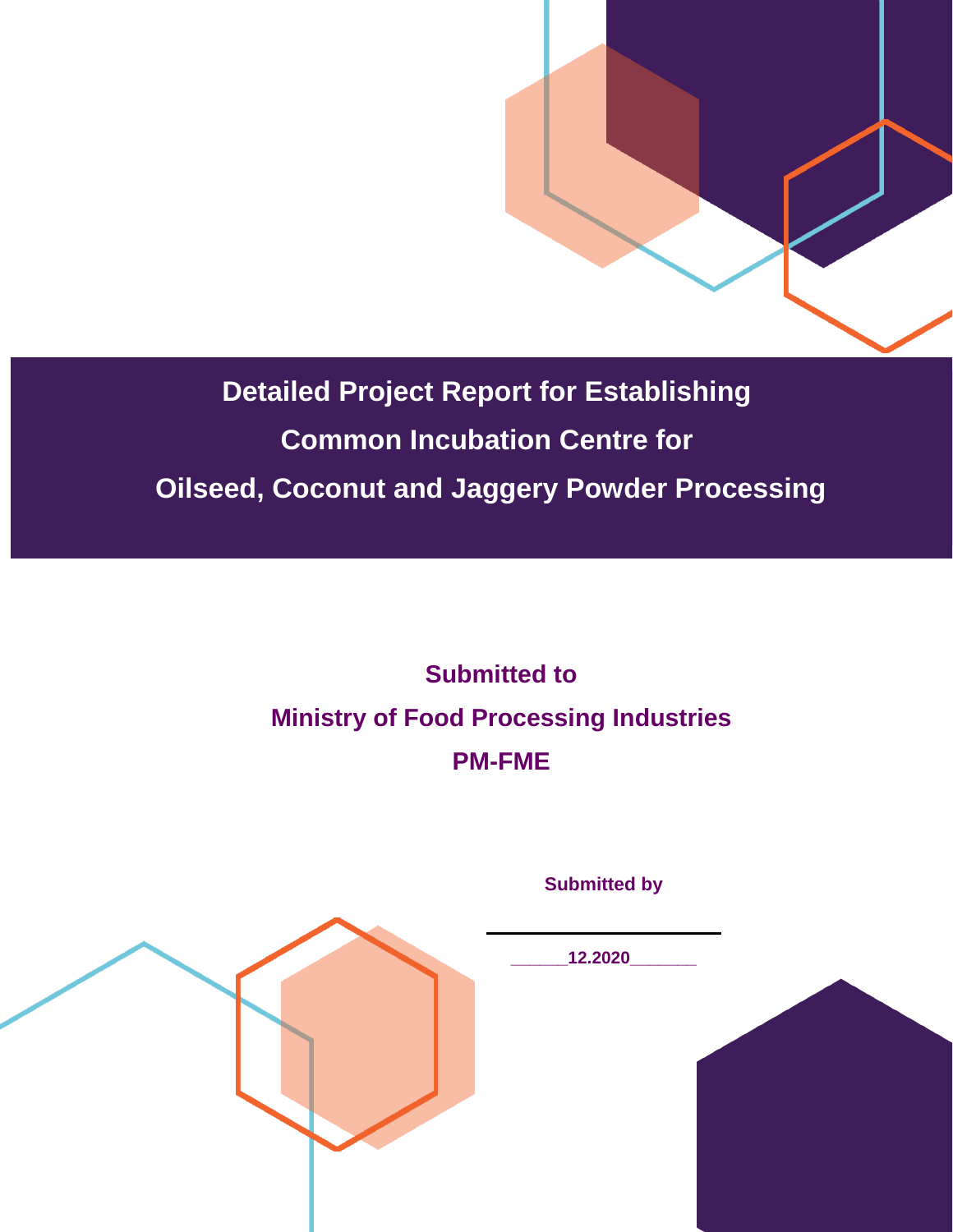| S. No          |                                          | <b>Details of Host Institute</b> |
|----------------|------------------------------------------|----------------------------------|
| $\overline{1}$ | Name of the Host Institute               |                                  |
| $\mathbf{2}$   | <b>Institute Head</b>                    |                                  |
| $\overline{3}$ | <b>Email id and contact number</b>       |                                  |
| 4              | <b>Government/Private</b>                |                                  |
| $5\phantom{1}$ | If Private the percentage                |                                  |
|                | contribution for establishing            |                                  |
|                | the common incubation                    |                                  |
|                | <b>Facility?</b>                         |                                  |
| 6              | <b>Registration Details (for private</b> |                                  |
|                | agency)                                  |                                  |
| $\overline{7}$ | <b>Name of the Mentor Institute</b>      |                                  |
| 8              | <b>Incubation Center applied for</b>     |                                  |
|                | (which processing line)                  |                                  |
| 9              | <b>Building/space available for the</b>  |                                  |
|                | proposed incubation center               |                                  |
| 10             | Whether the space available for          |                                  |
|                | incubatee /startups in the               |                                  |
|                | proposed building                        |                                  |
| 11             | If Yes, give the details                 |                                  |
|                | If No, propose the plan                  |                                  |
| 12             | <b>Existing facility for the</b>         |                                  |
|                | proposed common incubation               |                                  |
|                | center                                   |                                  |
| 13             | <b>Activities carried out currently</b>  |                                  |
|                | <b>List of existing equipment</b>        |                                  |
| 14             | available for the proposed               |                                  |
|                | incubation center                        |                                  |
|                | Does the host institute requires         |                                  |
| 15             | upgradation of the existing              |                                  |
|                | facility                                 |                                  |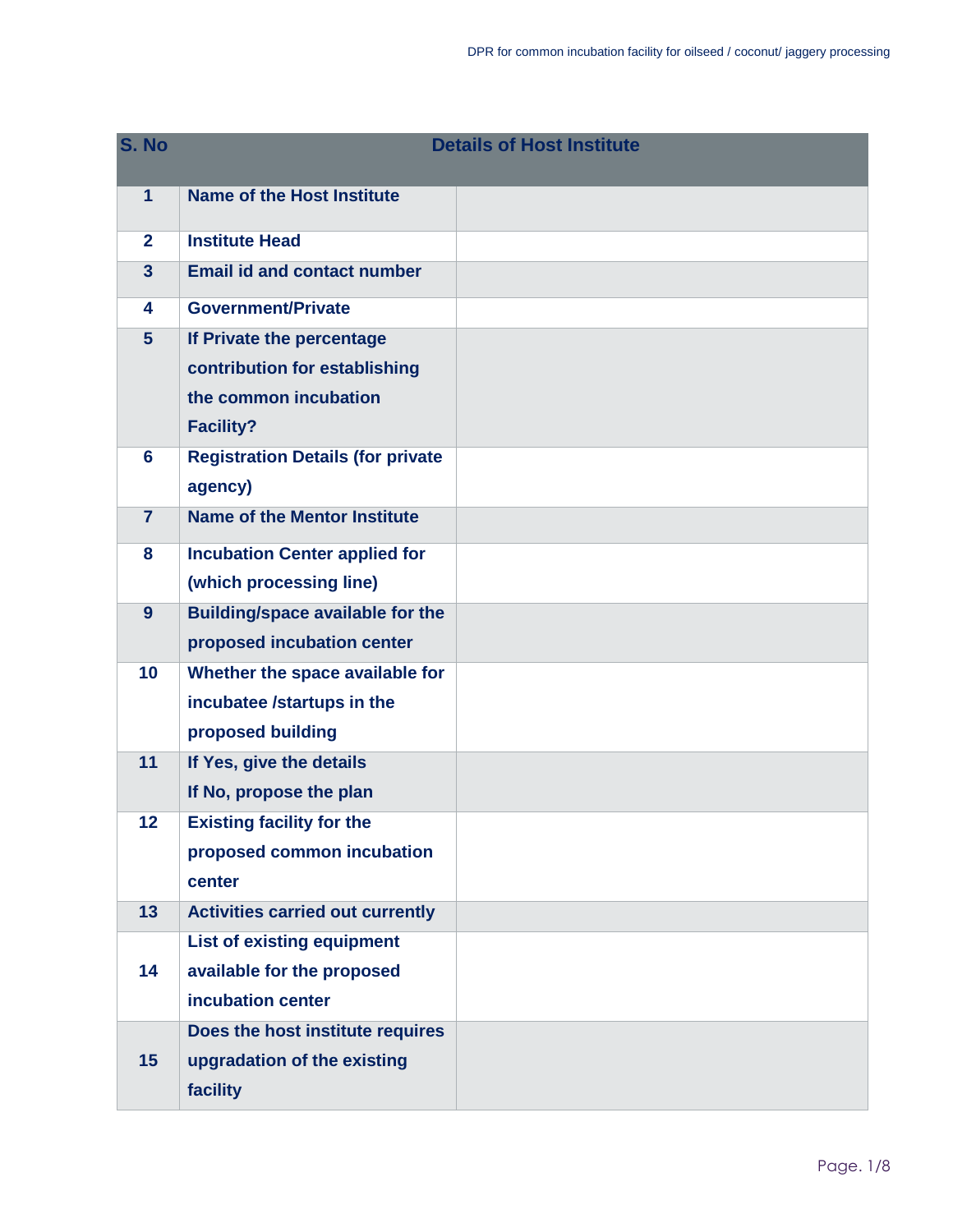| 16 | If Yes, address the gap                             |                                                     |
|----|-----------------------------------------------------|-----------------------------------------------------|
| 17 | If upgradation required, cost                       |                                                     |
|    | required for the same                               |                                                     |
| 18 | Is food testing facility available                  | Flooring has to be made according to FSSAI          |
|    | at the host institute                               | standards. Electrical and plumbing works has to     |
|    |                                                     | done to facilitate functioning of incubation centre |
| 19 | If No, mention the equipments<br>required with cost |                                                     |
| 20 | List out the GMP / GHP                              |                                                     |
|    | Practices to be followed in the                     |                                                     |
|    | proposed incubation center.                         |                                                     |
| 21 | <b>Measures to be adopted for</b>                   |                                                     |
|    | human / food safety                                 |                                                     |
| 22 | <b>Expertise in the relevant</b>                    |                                                     |
|    | processing                                          |                                                     |
| 23 | <b>Modality to fix the external</b>                 |                                                     |
|    | agency to run the common                            |                                                     |
|    | incubation centre                                   |                                                     |
| 24 | <b>Modalities for fixing</b>                        |                                                     |
|    | commercial charges to run the                       |                                                     |
|    | facility                                            |                                                     |
| 25 | <b>Suitability of the proposed</b>                  |                                                     |
|    | facility for processing other                       |                                                     |
|    | commodities                                         |                                                     |
| 26 | Will the host institute provide                     |                                                     |
|    | water, electricity to run the                       |                                                     |
|    | common incubation facility                          |                                                     |
| 27 | <b>Annual Maintenance Plan for</b>                  |                                                     |
|    | the machineries installed at                        |                                                     |
|    | incubation centre                                   |                                                     |
| 28 | <b>Expected number of</b>                           |                                                     |
|    | entrepreneurs to be benefitted                      |                                                     |
|    | through incubation center per                       |                                                     |
|    | year                                                |                                                     |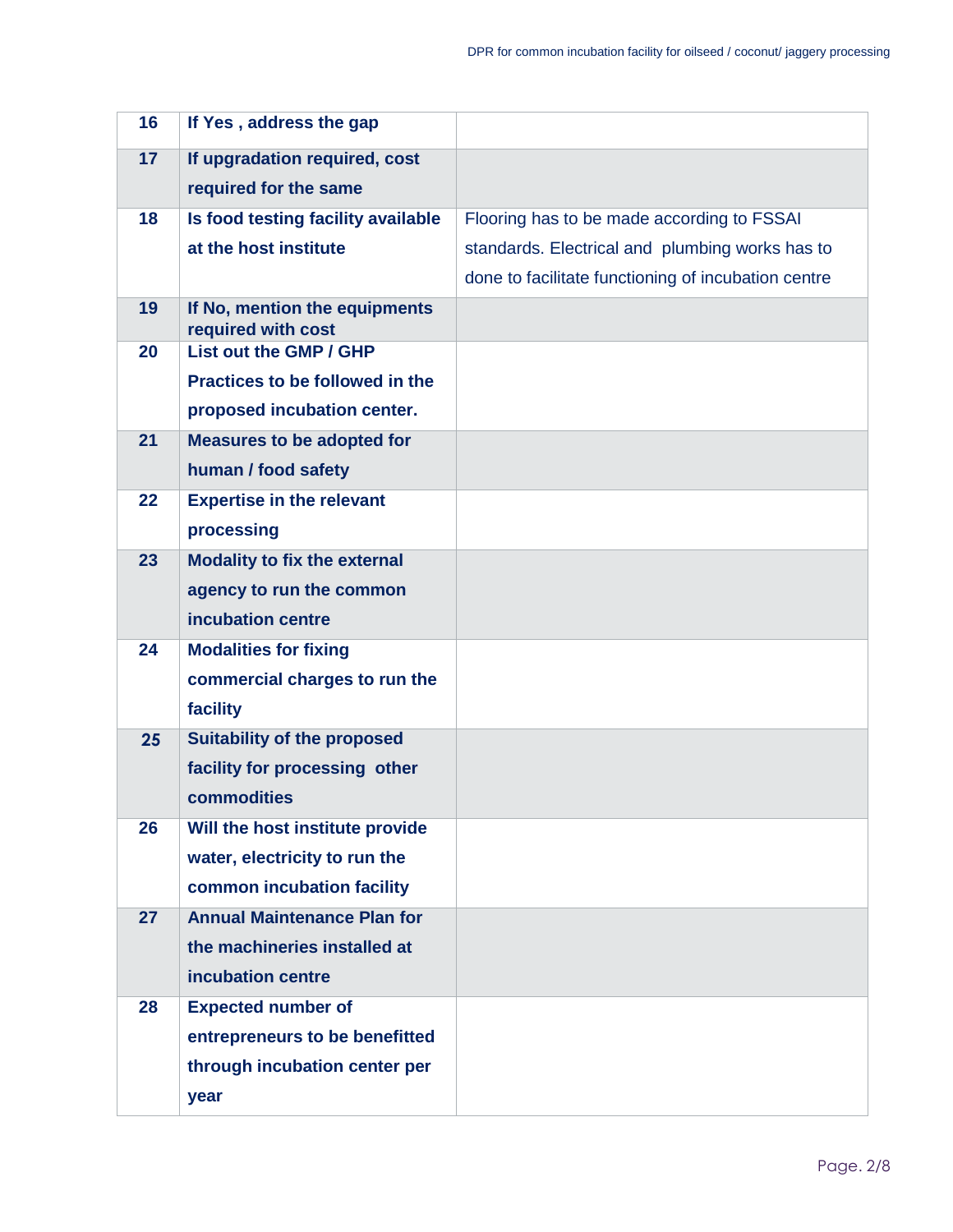## **29. Justification for the proposed facility at the Host Institute**

30. Map of the Host Institute showing accessibility for transport and market

31. Plan for upgrading/setting the proposed facility

(Details of space available, machineries required with cost and capacity)

- i. Land required for setting the proposed plant: 6900 sq.ft
- ii. Approximate cost :275.4

.

A.The possible processing lines that can be established for common incubation facility is given below with the details and cost of machineries required for processing of Oil seeds/ Coconut/Jaggery

| <b>COST NORMS FOR OILSEED/COCONUT PROCESSING</b> |                                               |                                                         |                  |                              |                 |
|--------------------------------------------------|-----------------------------------------------|---------------------------------------------------------|------------------|------------------------------|-----------------|
| S.No                                             | <b>Processing Lines</b>                       | <b>Machineries</b><br>required for<br><b>Processing</b> | <b>Capacity</b>  | <b>Cost</b><br>(in<br>Lakhs) | <b>Quantity</b> |
| 1.                                               | Seed Pre-<br>processing<br><b>Machineries</b> | Seed cleaner                                            |                  | 10                           | 1               |
|                                                  |                                               | Stone remover                                           |                  | $\overline{4}$               | $\overline{1}$  |
|                                                  |                                               | Decorticator and<br><b>Roaster</b>                      | 350 kg/hr        | 0.6                          | 1               |
|                                                  |                                               | <b>Crusher</b>                                          |                  | $\overline{2}$               | 1               |
|                                                  |                                               | <b>Shaker screen</b><br>with blower                     |                  | 1                            |                 |
|                                                  |                                               | <b>Vibrating sifter</b>                                 | 150-200<br>Kg/hr | 1                            | $\overline{1}$  |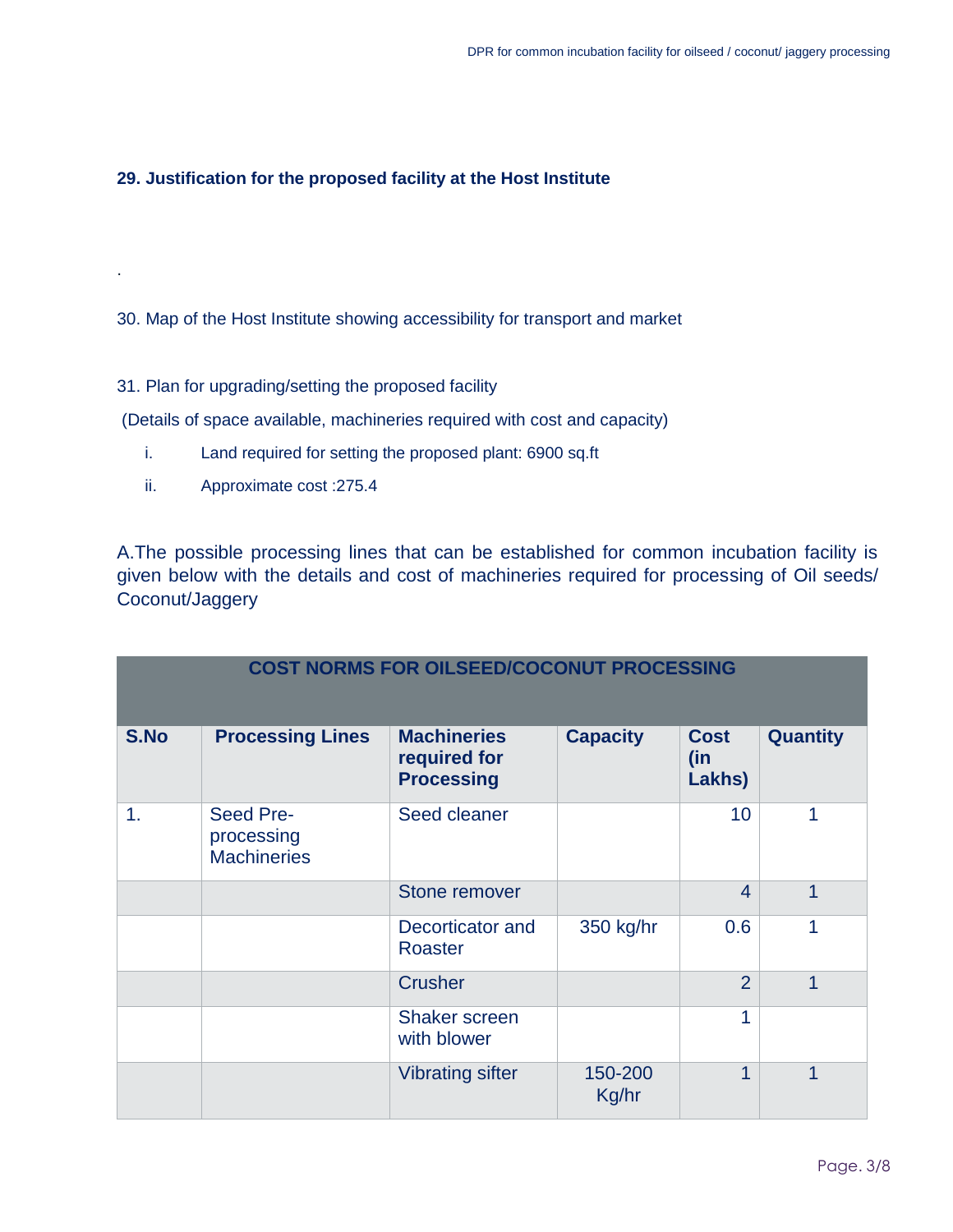|                |                                | <b>Flaker</b>                                                                                                        |                      | 10             | $\mathbf{1}$   |
|----------------|--------------------------------|----------------------------------------------------------------------------------------------------------------------|----------------------|----------------|----------------|
|                |                                | <b>Seed</b><br>cooker/cooking<br>machine                                                                             |                      | $\overline{4}$ | $\overline{1}$ |
|                |                                | <b>Bean extrusion</b><br>machine                                                                                     |                      | 2              | $\mathbf{1}$   |
|                |                                |                                                                                                                      | <b>Sub-total</b>     | 34.6           |                |
| $\overline{2}$ | <b>Oil Extraction Unit</b>     | <b>Oil Extraction</b><br>Plant                                                                                       |                      | 34.6           |                |
|                |                                | Screw oil expeller<br>- expellers<br>complete with<br>long heating<br>kettle, other<br>accessories and<br>electrical | 1.2 tons oil<br>/day | 25             | 2              |
|                |                                | Cold press unit                                                                                                      |                      | $\overline{2}$ |                |
|                |                                | <b>Table Ghani</b>                                                                                                   |                      | $\overline{7}$ |                |
|                |                                |                                                                                                                      | <b>Sub-total</b>     | 68.6           |                |
| 3              | <b>Filtration Unit</b>         | <b>Oil Filter Press</b>                                                                                              |                      | 89             |                |
|                |                                | Filter press with<br>plunger pump,<br>filter cloth etc                                                               |                      | $\overline{4}$ | 1              |
|                |                                | <b>Oil Refinery Plant</b>                                                                                            |                      | 20             |                |
|                |                                |                                                                                                                      | <b>Sub-total</b>     | 113            |                |
| $\overline{4}$ |                                |                                                                                                                      |                      |                |                |
|                | Coconut oil<br>extraction unit | Coconut splitter                                                                                                     | 250 nuts/h           | 1              | 1              |
|                |                                | Shell fired copra<br>dryer                                                                                           | 200<br>nuts/batch    | $\overline{2}$ | $\overline{2}$ |
|                |                                | Desheller for<br>partially dried copra                                                                               | 200<br>nuts/batch    | $\mathbf{1}$   | $\mathbf{1}$   |
|                |                                | Copra cutter                                                                                                         | 200<br>nuts/batch    | $\mathbf{1}$   | $\overline{1}$ |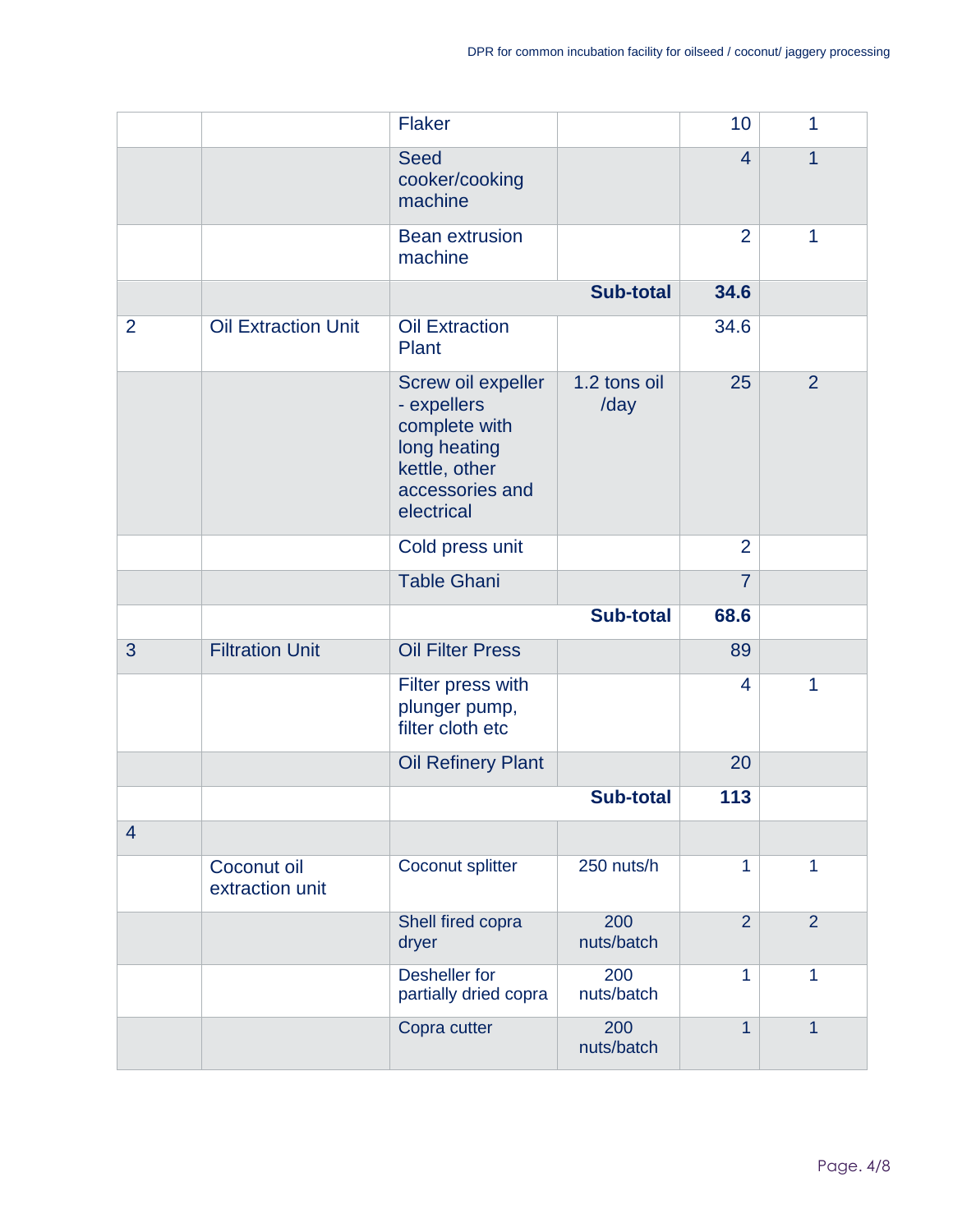|                 |                                           | Steam blancher                                                                                                                  | 200<br>nuts/batch | 1              | 1     |
|-----------------|-------------------------------------------|---------------------------------------------------------------------------------------------------------------------------------|-------------------|----------------|-------|
|                 |                                           | <b>Sub-total</b>                                                                                                                |                   | $6\phantom{1}$ |       |
| 5               | Oil Packaging Unit                        |                                                                                                                                 |                   |                |       |
|                 |                                           | Tin packing<br>machines of                                                                                                      | 15 lt             | 5              |       |
|                 |                                           | <b>Volumetric filling</b><br>and sealing<br>machine                                                                             |                   | 6              |       |
|                 |                                           | <b>Can Sealing</b><br>machine, Box<br>stamping machine                                                                          |                   | 0.2            |       |
|                 |                                           |                                                                                                                                 |                   | 11.2           |       |
|                 |                                           |                                                                                                                                 |                   |                |       |
|                 |                                           |                                                                                                                                 |                   |                |       |
| $6\phantom{1}6$ | <b>Primary Processing of</b><br>Sugarcane | Crushing unit with<br>accessories                                                                                               | 1000 kg/hr        | 10             | 1 set |
|                 |                                           | Juice filtration unit                                                                                                           | 1500 l/hr         | 3              | 1 set |
|                 |                                           | <b>Clarification and</b><br>boiling unit                                                                                        | 250 kg/hr         | 5              | 1 set |
|                 |                                           | Cooling and<br>moulding unit                                                                                                    |                   | 3              |       |
|                 |                                           | Storage (SS 304)<br>containers/bins                                                                                             | 500 kg/bin        | 1              | 1 set |
|                 |                                           | <b>Packaging Machine</b><br>for Powder jaggery                                                                                  | 100 kg/hr         | $\overline{4}$ | 1     |
|                 |                                           |                                                                                                                                 | <b>Sub-total</b>  | 26             |       |
| $\overline{7}$  | <b>Food Testing</b><br><b>Facilities</b>  | <b>Soxhlet</b><br>apparatus,<br>Moisture meter,<br>Hot air oven,<br>Colour, sp gravity,<br>pH, turbidity,<br>viscosity analyzer |                   | 10             |       |
| 8               | <b>Accessories</b>                        |                                                                                                                                 |                   | $6\phantom{1}$ |       |
|                 |                                           |                                                                                                                                 | <b>Total</b>      | 275.4          |       |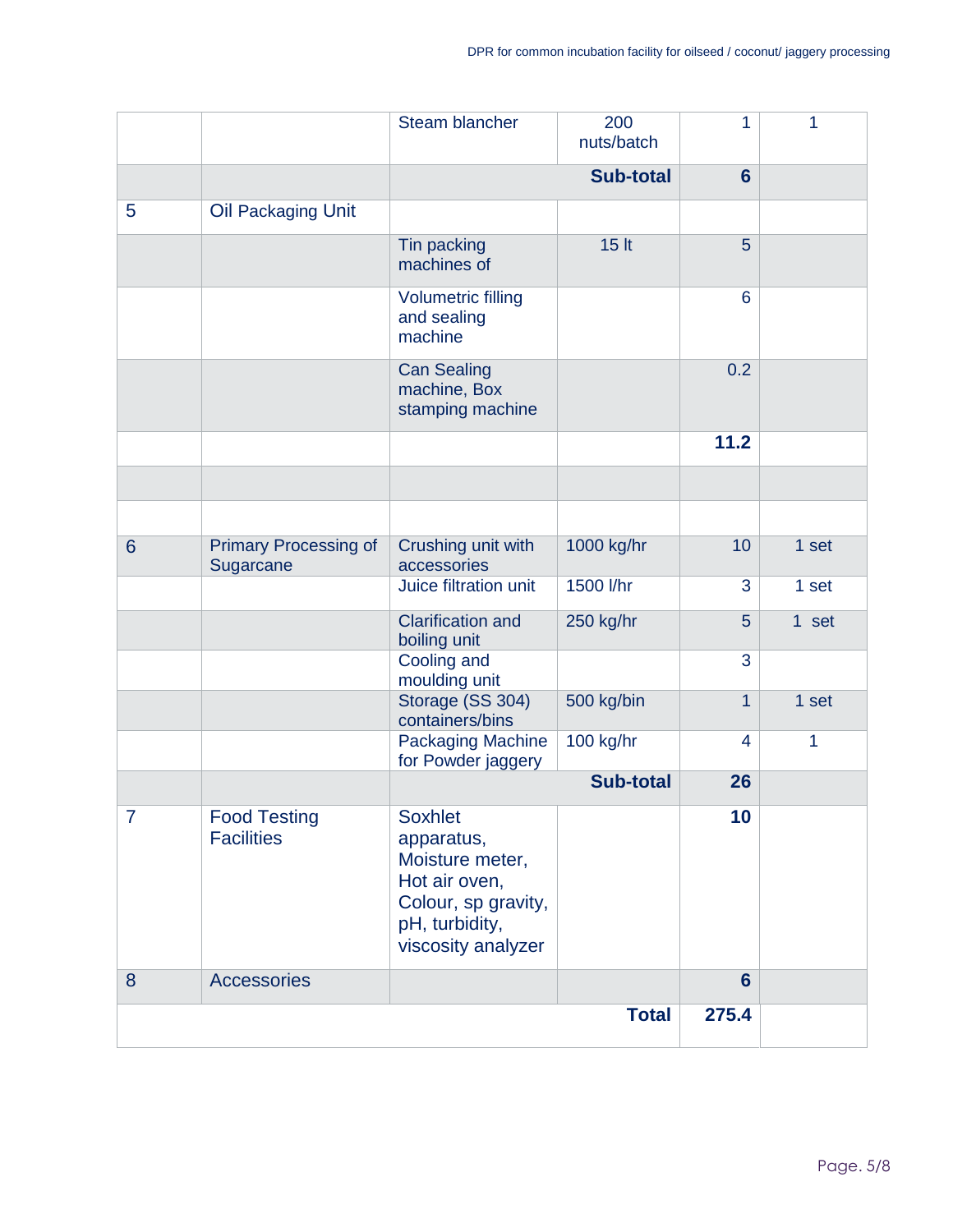B.Waste Management / By- Product utilisation

## C. Waste Disposal

| Whether the host institute has Effluent treatment / Solid Waste management facility? |                                                                                                |  |  |  |
|--------------------------------------------------------------------------------------|------------------------------------------------------------------------------------------------|--|--|--|
|                                                                                      | If yes, the same can be utilized for waste<br>management of the proposed incubation<br>center? |  |  |  |
| 2                                                                                    | If No, Propose the plan for waste<br>management from the incubation center.                    |  |  |  |

## **Summary of the cost break up**

| S.No           | <b>Processing Lines</b>                    | <b>Approx. Cost</b> |
|----------------|--------------------------------------------|---------------------|
|                |                                            | (in lakhs)          |
| 1              | Seed pre-processing Machineries            | 34.6                |
| $\overline{2}$ | <b>Oil Extraction Unit</b>                 | 68.6                |
| 3              | <b>Filtration Unit</b>                     | 113                 |
| 4              | Coconut oil (500 nuts/day) extraction unit | 6                   |
| 5              | Oil packaging unit                         | 11.2                |
| 6              | <b>Primary Processing of Sugarcane</b>     | 26                  |
| $\overline{7}$ | <b>Food Testing Facilities</b>             | 10                  |
| 8              | <b>Accessories</b>                         | 6.0                 |
|                | <b>Total</b>                               | 275.4               |

32. Can the facility be utilized to process other crops. If so, list the allied products that can be processed at the centre?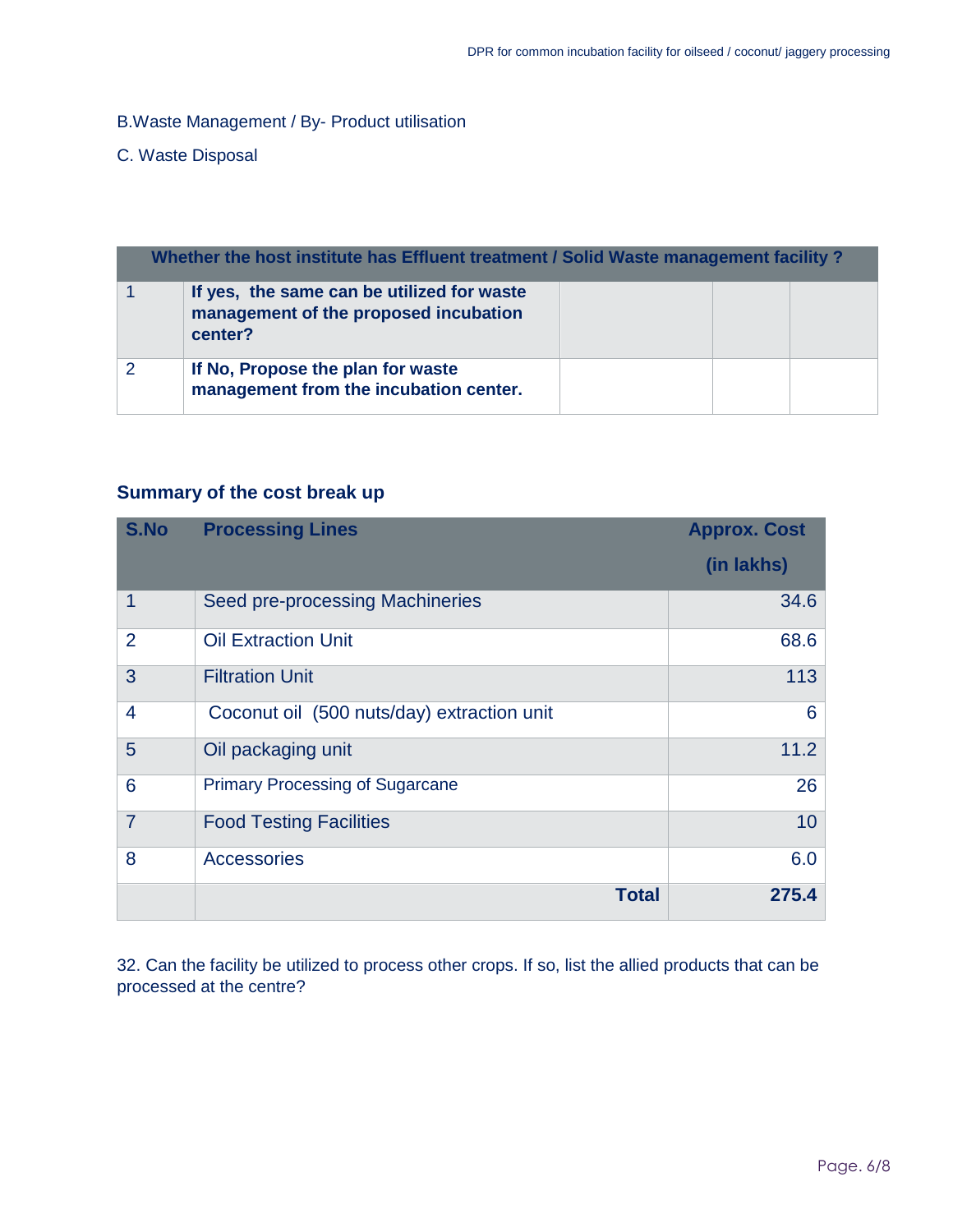33. Will the host Institute make use of the machines already available for the proposed incubation centre?

34. Feasibility report for commercially running the Common incubation facility

(To be provided by Host Institute)

- a. Business plan for running the common incubation centre
- b. Minimum 5 years of Operating plan should be provided.
- c. Man power requirement
- d. Minimum operational hours/ days per year
- e. Operational cost involved (water, electricity, raw material cost, fuel charges)
- f. Fixation of utility charges
- g. Details of the agency identified to run the proposed incubation facility

h. Tripartite agreement format to be signed by private agency, stale level nodal agency and the Host Institute

## 35. Layout for the proposed facility